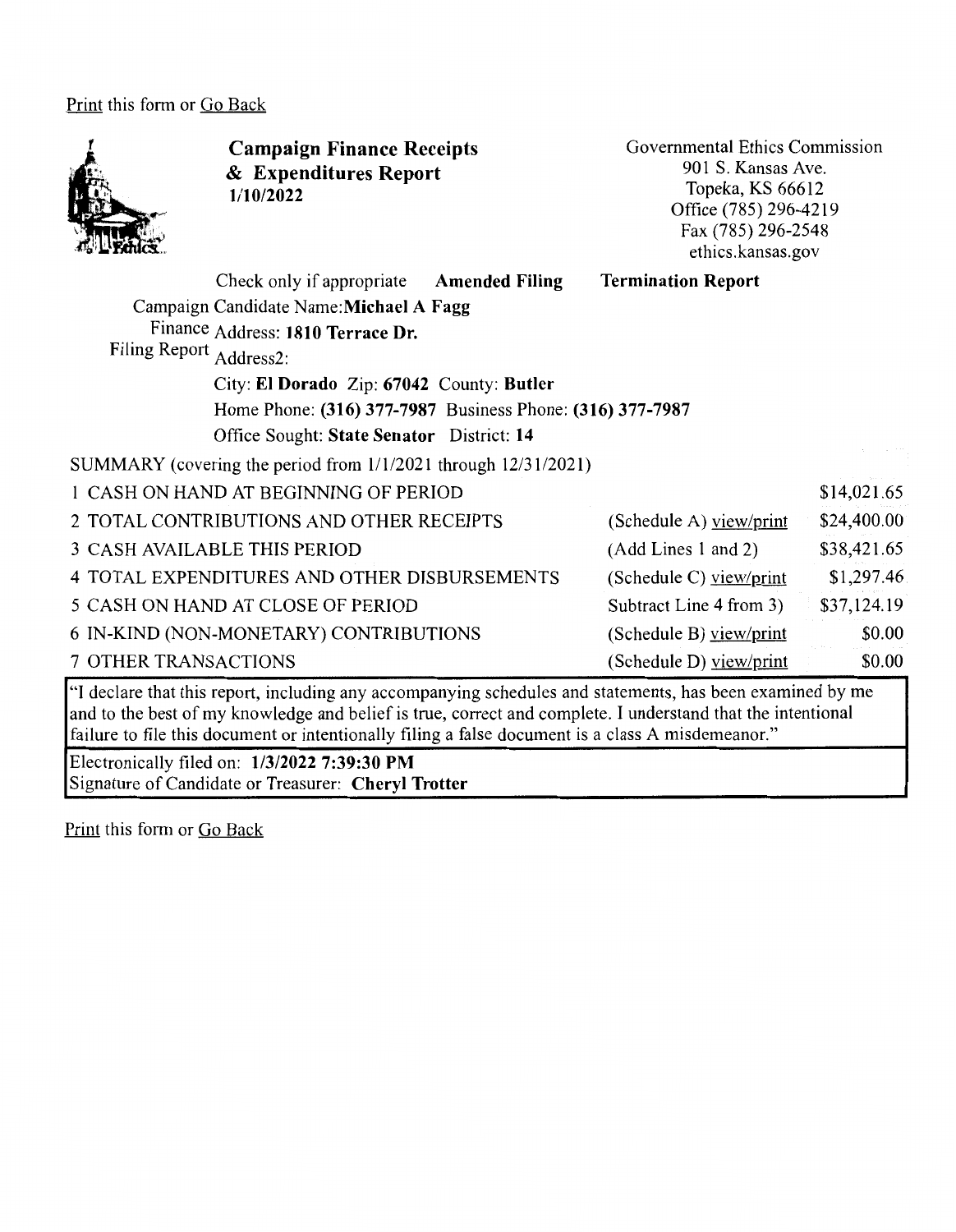# **SCHEDULE A**

# **CONTRIBUTIONS AND OTHER RECEIPTS**

**Candidate:** Michael A Fagg

|          | <b>Name and Address</b>                                                                         | <b>Type of Payment</b>                | Occupation of                               |            |
|----------|-------------------------------------------------------------------------------------------------|---------------------------------------|---------------------------------------------|------------|
| Date     | of Contributor                                                                                  | Cash, Check, Loan, E-<br>funds, Other | <b>Individual Giving</b><br>More Than \$150 | Amount     |
| 12/30/21 | <b>Bruce Christenson</b><br>3501 SW Fairlawn Rd Ste<br>200<br>Topeka KS 66614                   | Check                                 | Business manager                            | \$500.00   |
| 12/27/21 | Jamie Crable<br>7510 Forest Ridge Trl<br>Sachse TX 75048                                        | Check                                 | Financial                                   | \$500.00   |
| 12/27/21 | James Silk<br>3179 Mary Etta Ln<br>Oak Hill VA 20171                                            | Check                                 | Financial                                   | \$1,000.00 |
| 12/27/21 | Derek Fletcher<br>5804 Beechwood Ct<br>Parker TX 75002                                          | Check                                 | Financial                                   | \$1,000.00 |
| 12/27/21 | The Brad K Heppner<br><b>Family Trust</b><br>325 N St Paul St, Suite<br>4850<br>Dallas TX 75201 | Check                                 | <b>Family Trust</b>                         | \$1,000.00 |
| 12/27/21 | Randy Egger<br>3936 Shadycreek Ln<br>Dallas TX 75229                                            | Check                                 | Financial                                   | \$500.00   |
| 12/20/21 | Kansas Rural Independent<br>Telecom PAC<br>PO Box 4799<br>Topeka KS 66604                       | Check                                 |                                             | \$1,000.00 |
| 12/20/21 | Stray Dog PAC of Kansas<br>11460 Tomahawk Creek<br>Pkwy Ste 300<br>Leawood KS 66211             | Check                                 |                                             | \$200.00]  |
| 12/20/21 | O'Neal Consulting LLC<br>800 SW Jackson Suite 808<br>Topeka KS 66612                            | Check                                 |                                             | \$100.00]  |
| 12/18/21 | BCS Design, Inc<br>19930 West 161st Street<br>Olathe KS 66062                                   | Check                                 |                                             | \$500.00]  |
| 12/17/21 | Kansas Livestock<br><b>Association PAC</b><br>6031 SW 37th Street<br>Topeka KS 66614            | Check                                 |                                             | \$250.00   |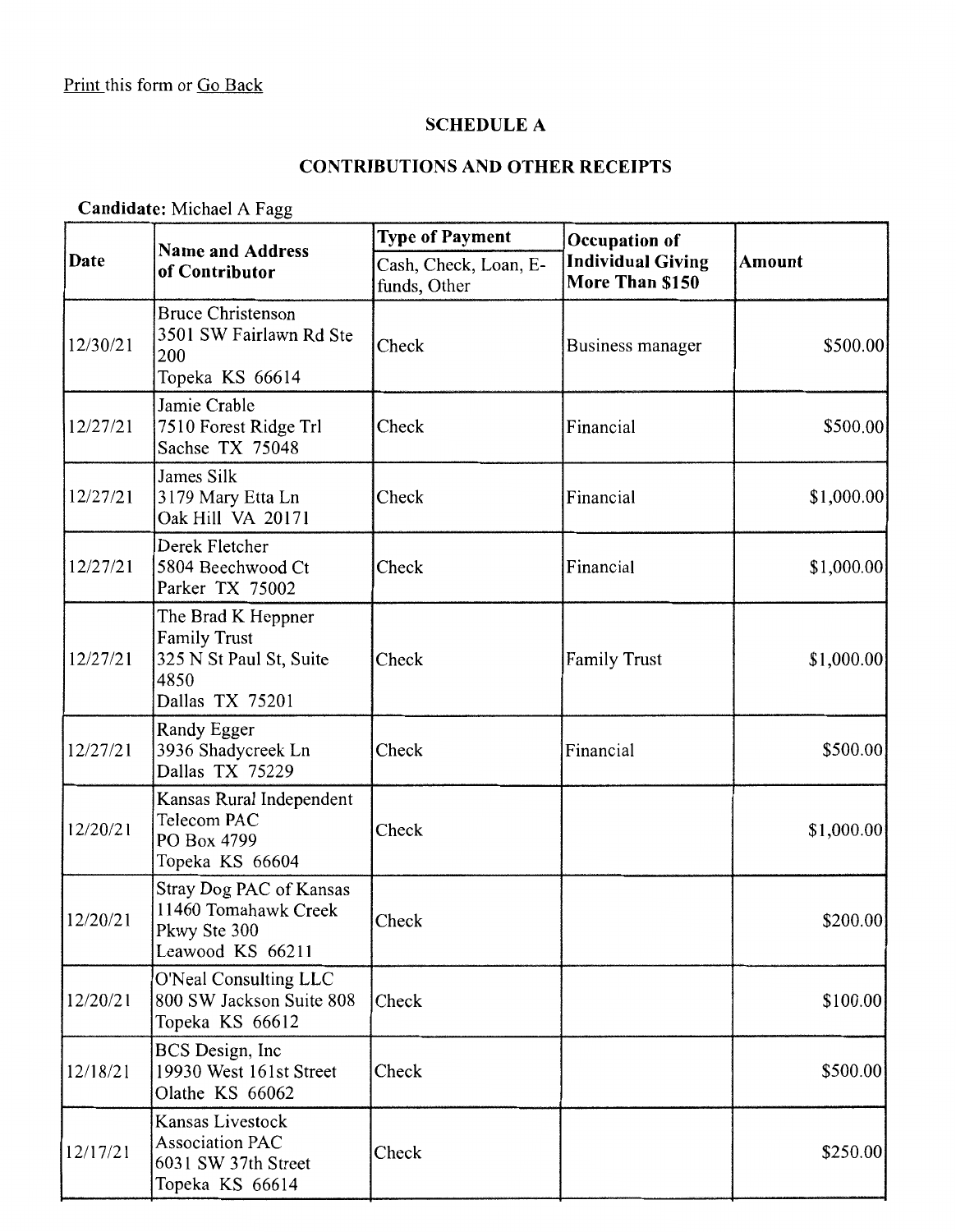| 12/17/21 | <b>OneMain General Services</b><br>Corp<br>125 E John Carpenter<br>Highway, Suite 1400<br>Irving TX 75062 | <b>Check</b> | \$300.00  |
|----------|-----------------------------------------------------------------------------------------------------------|--------------|-----------|
| 12/17/21 | T-Mobile USA Inc<br>12920 SE 38th Street<br>Bellevue WA 98006                                             | Check        | \$500.00  |
| 12/17/21 | Kansas Beverage<br><b>Association PAC</b><br>5845 SW 29th Street<br>Topeka KS 66614                       | Check        | \$500.00  |
| 12/13/21 | PAC of Kansas<br>Ophthalmologists<br>10 W Phillip Rd, Suite 120<br>Vernon Hills IL 60061                  | Check        | \$250.00  |
| 12/13/21 | Kansas Committee for<br>Rural Electrification<br>PO Box 790<br>Meade KS 67864                             | Check        | \$250.00] |
| 12/11/21 | <b>Atmos Energy Corporation</b><br>PAC<br>5430 LBJ Freeway, Suite<br>160<br>Dallas TX 75240               | Check        | \$250.00  |
| 12/11/21 | Blue Cross and Blue Shield<br>of Kansas<br>1133 SW Topeka Boulevard<br>Topeka KS 66629                    | Check        | \$500.00  |
| 12/10/21 | <b>Kansas Contractors</b><br><b>Association PAC</b><br>800 SW Jackson, Suite 100<br>Topeka KS 66612       | Check        | \$250.00  |
| 12/04/21 | Charter Communications,<br><b>LLC</b><br>12405 Powerscourt Drive<br>St Louis MO 63131                     | Check        | \$300.00  |
| 12/02/21 | Kansas American Family<br>Insurance PAC<br>6000 American Parkway<br>Madison WI 53783                      | Check        | \$250.00  |
| 12/02/21 | Anderson Financial<br>Services d/b/a LoanMax<br>3440 Preston Ridge Road<br>Alpharetta GA 30005            | Check        | \$500.00] |
| 12/02/21 | <b>CVSHealth</b><br>1 CVS Drive, MC287<br>Woonsocket RI 2895                                              | Check        | \$500.00  |
| 12/02/21 | Pioneer Creek Wind<br>Project, LLC                                                                        | Check        | \$500.00  |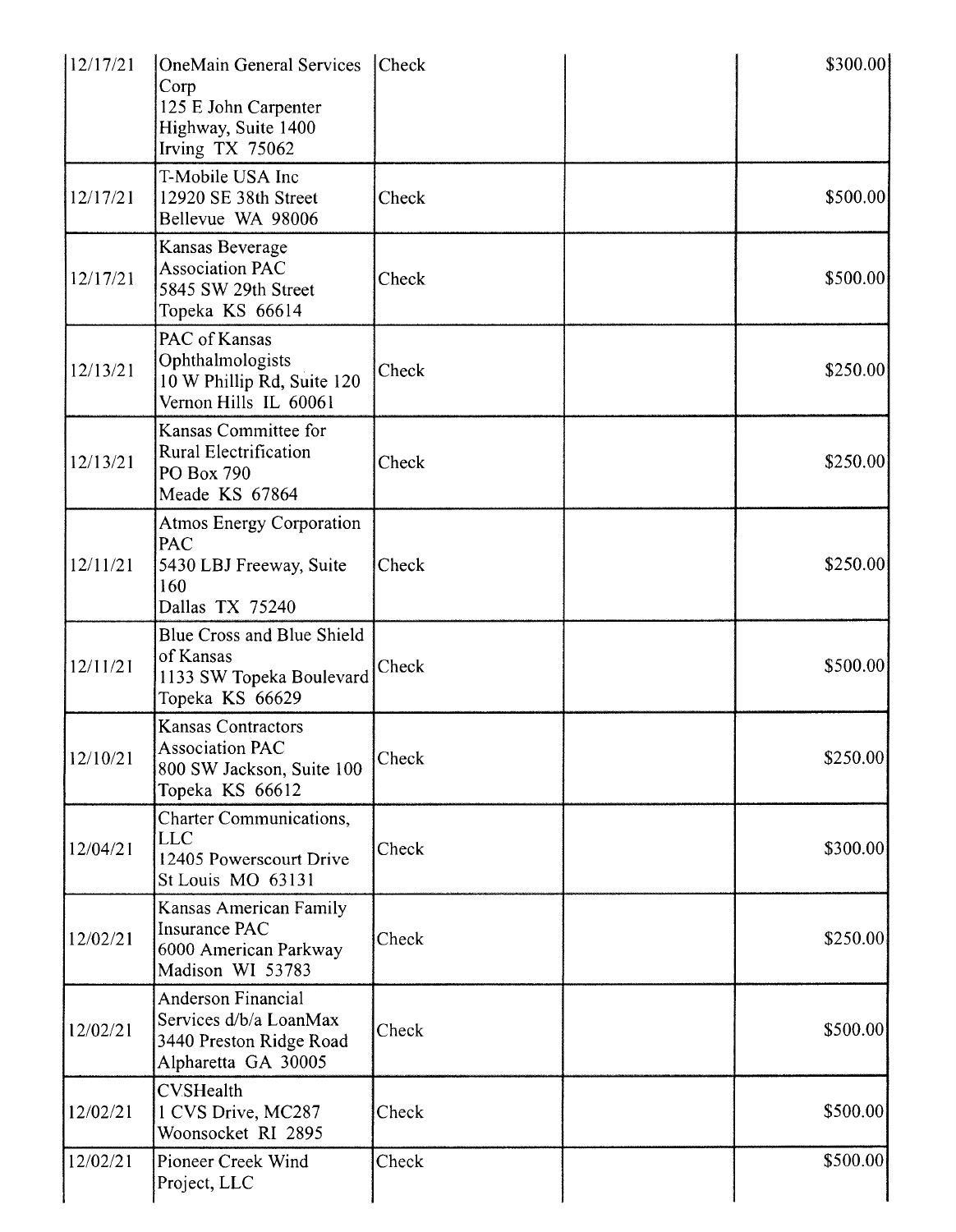|          | 700 Universe Blvd<br>Juno Beach FL 33408                                                                                  |       |            |
|----------|---------------------------------------------------------------------------------------------------------------------------|-------|------------|
| 12/01/21 | <b>ITC Great Plains, LLC</b><br>27175 Energy Way<br>Novi MI 48377                                                         | Check | \$250.00   |
| 11/26/21 | RAI Services Company<br>PO Box 464<br>Winston-Salem NC 27102                                                              | Check | \$250.00   |
| 11/19/21 | Credit Union PAC of<br>Kansas<br>901 South Topeka<br>Boulevard<br>Topeka KS 66612                                         | Check | \$250.00   |
| 11/18/21 | The Beneficient Company<br>Group USA, LLC<br>325 North Saint Paul Street, Check<br>Suite 4850<br>Dallas TX 75201          |       | \$1,000.00 |
| 11/16/21 | Kansas Automobile Dealers<br>EAC<br>731 South Kansas Ave<br>Topeka KS 66603                                               | Check | \$250.00   |
| 11/15/21 | Hy-Vee Employees' PAC<br>5820 Westown Parkway<br>West Des Moines IA<br>50266                                              | Check | \$250.00   |
| 11/10/21 | Whitney B Damron PA<br>919 South Kansas Ave<br>Topeka KS 66612                                                            | Check | \$200.00   |
| 11/10/21 | Kansas Association for<br>Responsible Liquor Laws,<br>Inc<br>919 S Kansas Ave<br>Topeka KS 66612                          | Check | \$200.00   |
| 11/10/21 | Hollywood Casino at<br>Kansas Speedway<br>777 Hollywood Casino<br><b>Blvd</b><br>Kansas City KS 66111                     | Check | \$500.00   |
| 11/10/21 | <b>CURO</b> Management LLC<br>3527 North Ridge Road<br>Wichita KS 67205                                                   | Check | \$1,000.00 |
| 11/09/21 | Kansas Association of<br>Nurse Anesthetists PAC<br>c/o Alissa Blau, KANA<br>President<br>PO Box 4006<br>Lawrence KS 66046 | Check | \$500.00   |
| 11/06/21 | <b>HCA Kansas Good</b><br>Government Fund                                                                                 | Check | \$500.00   |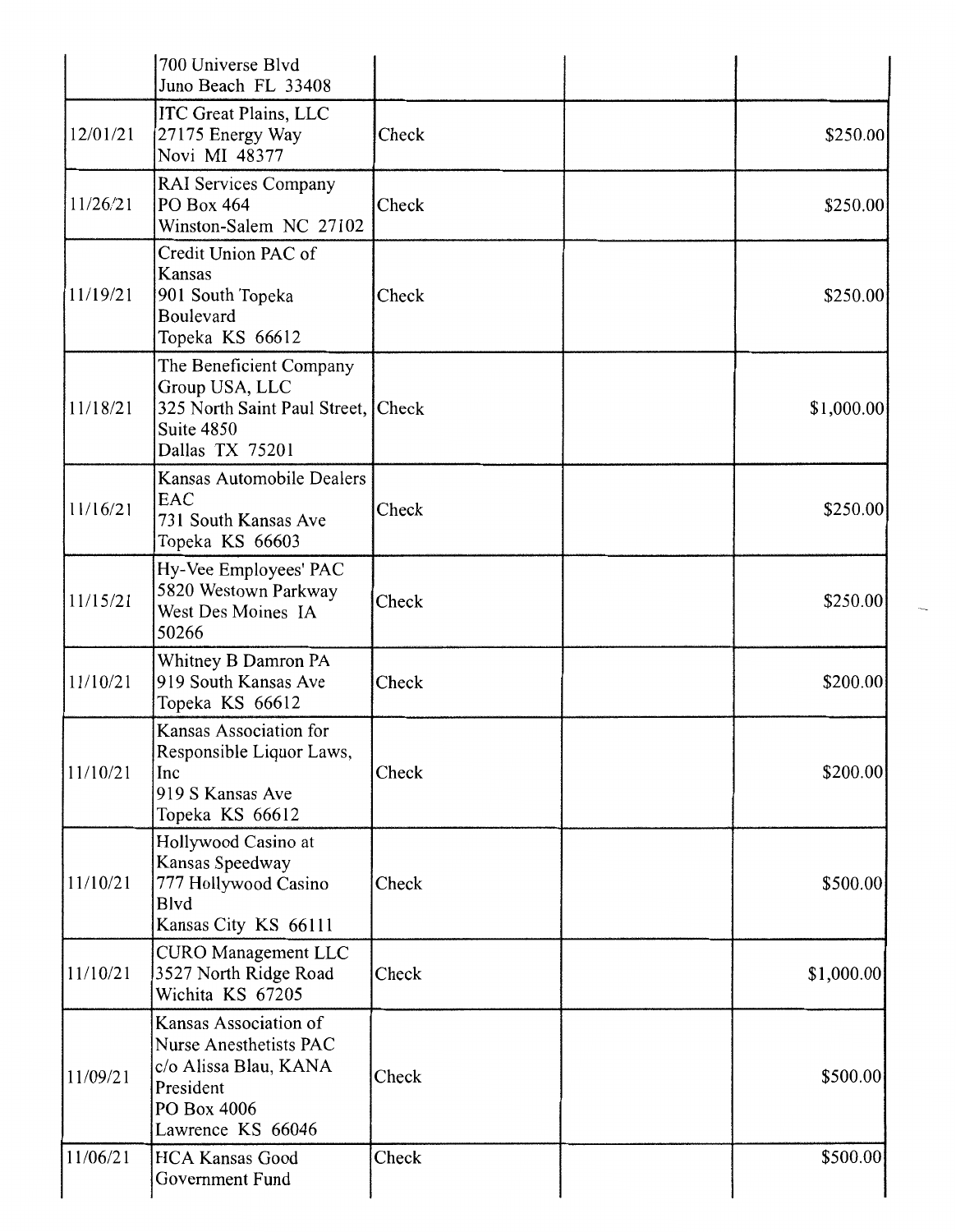|          | 550 N Hillside St<br>Wichita KS 67214                                                                                |       |           |
|----------|----------------------------------------------------------------------------------------------------------------------|-------|-----------|
| 11/06/21 | Kansas Insurance PAC<br><b>INSPAC</b><br>PO Box 55<br>Topeka KS 66601                                                | Check | \$250.00] |
| 11/05/21 | <b>BNSF Railway Company</b><br>2500 Lou Menk Drive<br>$AOB-2$<br>Fort Worth TX 76131                                 | Check | \$500.00  |
| 11/05/21 | Blue Cross and Blue Shield<br>of Kansas, Inc.<br>1133 SW Topeka Boulevard<br>Topeka KS 66629                         | Check | \$500.00  |
| 11/01/21 | CenturyLink<br>6709 W 119th #416<br>Overland Park KS 66209                                                           | Check | \$350.00  |
| 10/28/21 | <b>Comcast Financial Agency</b><br>Corporation<br>1701 JFK Boulevard<br>Philadelphia PA 19103                        | Check | \$500.00  |
| 10/27/21 | Union Pacific Railroad<br>Company<br>c/o Pat Hubbell Associates,<br>Inc<br>800 Jackson, Suite 914<br>Topeka KS 66612 | Check | \$500.00  |
| 10/27/21 | Midwest Health, Inc<br>3024 SW Wanamaker Rd,<br>Suite 300<br>Topeka KS 66614                                         | Check | \$400.00] |
| 10/27/21 | Kansas Health Care<br><b>Association PAC</b><br>PO Box 4770<br>1100 SW Gage Blvd<br>Topeka KS 66604                  | Check | \$500.00  |
| 10/27/21 | Cox Communications, Inc<br>901 S George Washington<br><b>B</b> lvd<br>Wichita KS 67211                               | Check | \$500.00  |
| 10/27/21 | Kansas Cable PAC<br>900 S Kansas Ave, Suite<br>300<br>Topeka KS 66612                                                | Check | \$500.00  |
| 10/25/21 | Kansas State Farm Agent &<br>Employee PAC<br>825 S Kansas Ave, Suite<br>500<br>Topeka KS 66612                       | Check | \$500.00  |
| 10/16/21 | Liberty Utilities Employee                                                                                           | Check | \$250.00  |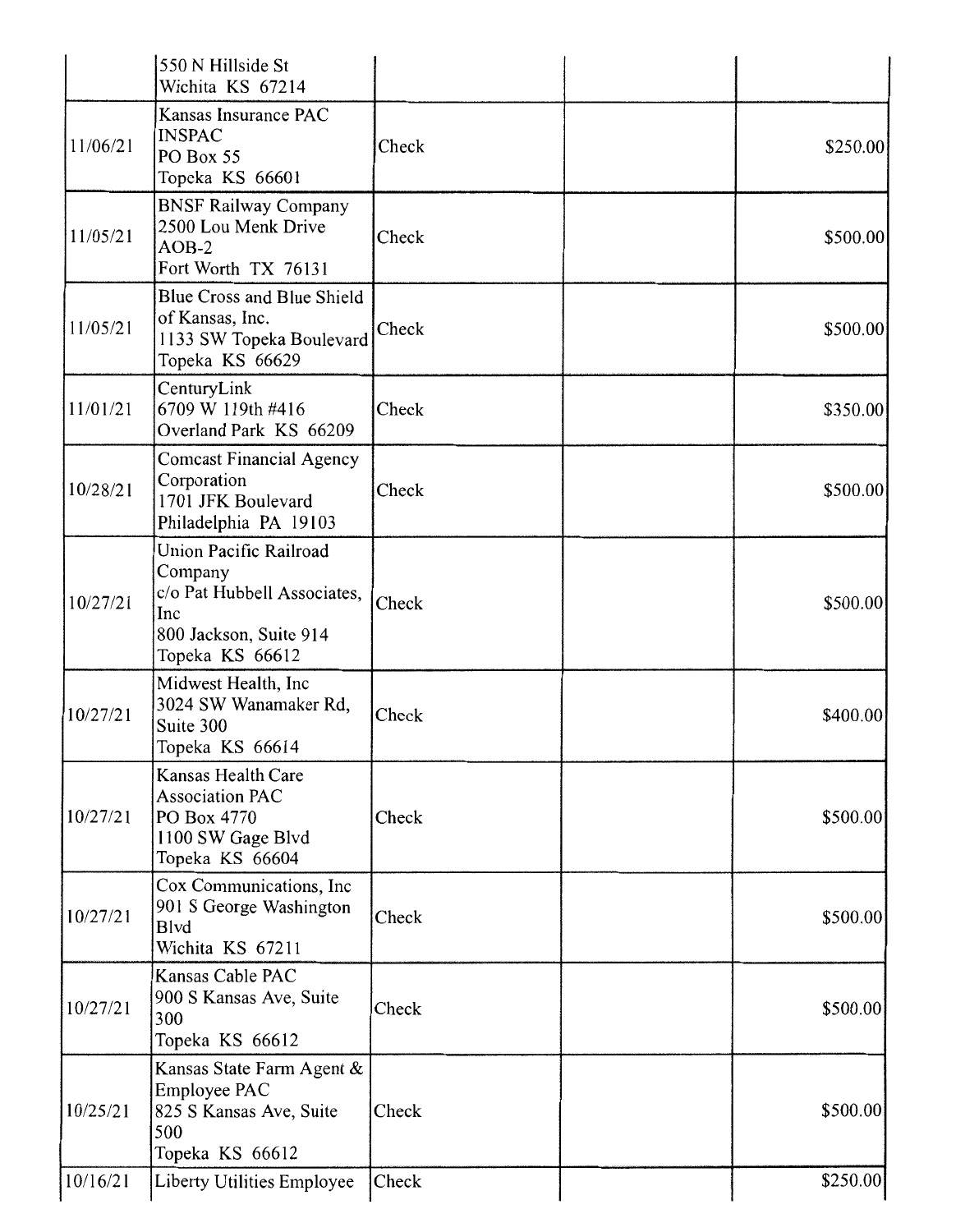|                                                | <b>PAC</b><br>c/o Whitney B Damron PA<br>919 South Kansas Ave                   |       |             |
|------------------------------------------------|---------------------------------------------------------------------------------|-------|-------------|
| 10/15/21                                       | Topeka KS 66612<br>AT&T Services, Inc<br>220 SE 6th Ave<br>Topeka KS 66603      | Check | \$250.00    |
| 10/07/21                                       | ONE Gas Inc PAC<br>15 East Fifth Street<br>Tulsa OK 74103                       | Check | \$1,000.00] |
| 09/16/21                                       | <b>CHS McPherson Refinery</b><br>Inc<br>2000 S Main<br>McPherson KS 67460       | Check | \$250.00    |
| 09/16/21                                       | Anheuser-Busch<br>Companies<br>One Busch Place<br>St Louis MO 63118             | Check | \$250.00    |
| 08/27/21                                       | Altria Client Services LLC<br>PO Box 85088<br>Richmond VA 23285                 | Check | \$500.00    |
| 08/25/21                                       | Kansas Electric Power<br>Cooperative Inc<br>PO Box 4877<br>Topeka KS 66604      | Check | \$100.00]   |
| 08/12/21                                       | Kansas Hospital<br><b>Association PAC</b><br>215 S E 8th Ave<br>Topeka KS 66603 | Check | \$250.00    |
|                                                | Total Itemized Receipts for Period                                              |       | \$24400.00  |
| Total Unitemized Contributions (\$50 or less)  |                                                                                 |       | \$0         |
| Sale of Political Materials (Unitemized)       |                                                                                 |       | \$0         |
| Total Contributions When Contributor Not Known |                                                                                 |       | \$0         |
| TOTAL RECEIPTS THIS PERIOD                     |                                                                                 |       | \$24400.00  |

 $\mathcal{L}^{\text{max}}_{\text{max}}$  . The  $\mathcal{L}^{\text{max}}_{\text{max}}$ 

Print this form or Go Back